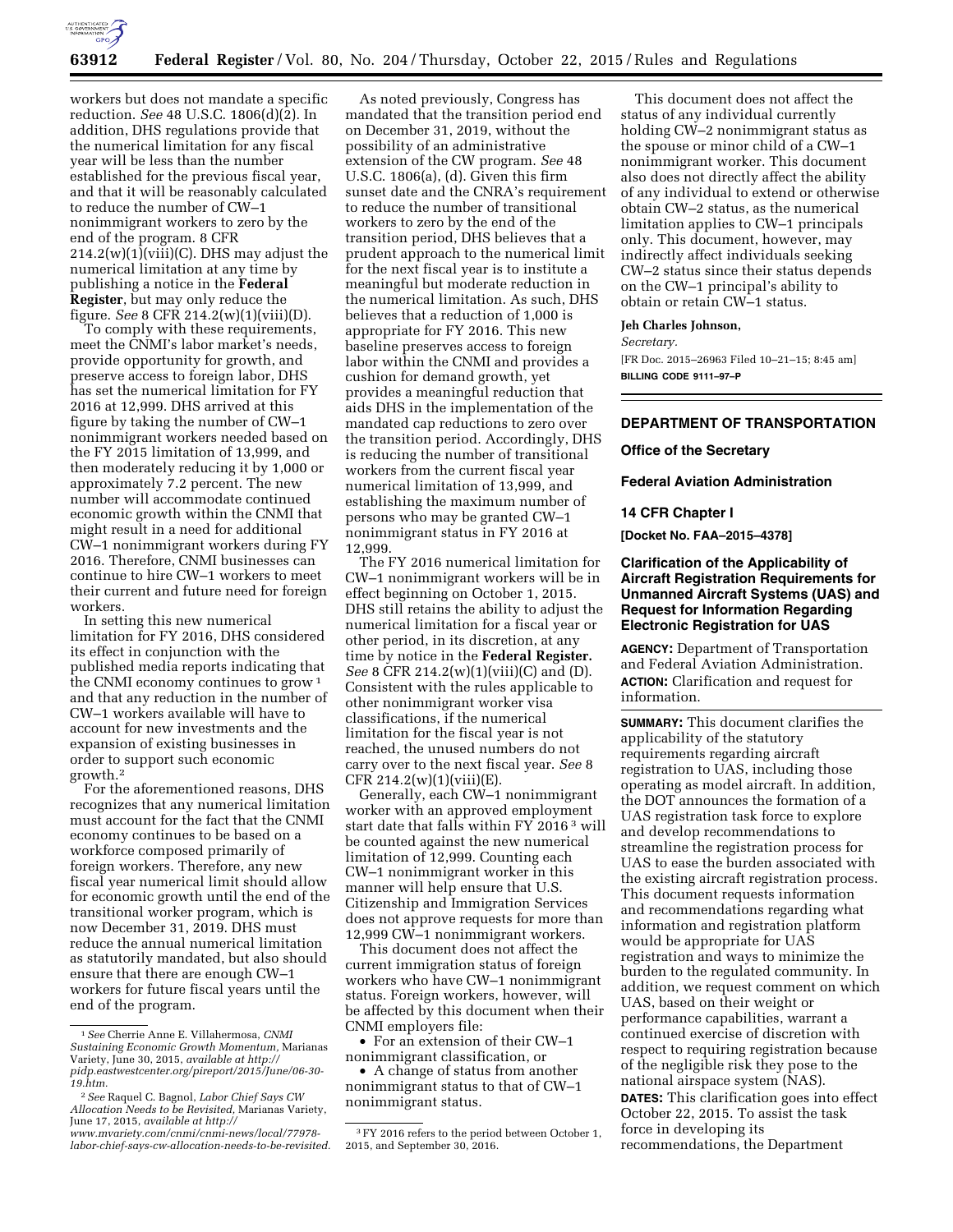requests that comments in response to the request for information be submitted to docket FAA–2015–4378 at *[www.regulations.gov,](http://www.regulations.gov)* by November 6, 2015.

The docket will remain open after this time and the Department will consider all comments received in developing a registration process.

**ADDRESSES:** You may submit comments by any of the following methods:

• *Federal Rulemaking Portal: [http://](http://www.regulations.gov) [www.regulations.gov.](http://www.regulations.gov)* Follow the instructions for submitting comments.

• *Fax:* 202–493–2251.

• *Mail:* Dockets Management System; U.S. Department of Transportation, Dockets Operations, M–30, Ground Floor, Room W12–140, 1200 New Jersey Avenue SE., Washington, DC 20590– 0001.

• *Hand Delivery:* To U.S. Department of Transportation, Dockets Operations, M–30, Ground Floor, Room W12–140, 1200 New Jersey Avenue SE., Washington, DC 20590–0001, between 9:00 a.m. and 5:00 p.m., Monday through Friday, except Federal holidays. Instructions: Include the agency name and docket number FAA–2015–4378 for this document at the beginning of your comment. Note that all comments received will be posted without change to *<http://www.regulations.gov>*including any personal information provided. If sent by mail, comments must be submitted in duplicate. Persons wishing to receive confirmation of receipt of their comments must include a selfaddressed stamped postcard.

*Privacy Act:* Anyone is able to search the electronic form of any written communications and comments received into any of our dockets by the name of the individual submitting the document (or signing the document, if submitted on behalf of an association, business, labor union, etc.). You may review DOT's complete Privacy Act Statement at *[http://www.dot.gov/](http://www.dot.gov/privacy) [privacy.](http://www.dot.gov/privacy)* 

*Docket:* You may view the public docket through the Internet at *[http://](http://www.regulations.gov) [www.regulations.gov](http://www.regulations.gov)* or in person at the Docket Operations office at the above address (See **ADDRESSES**).

### **FOR FURTHER INFORMATION CONTACT:**

Questions regarding this document may be directed to Earl Lawrence, Director, FAA UAS Integration Office, 800 Independence Ave. SW., Washington DC 20591; phone: (202) 267–6556; email: *[UASRegistration@faa.gov.](mailto:UASRegistration@faa.gov)* 

# **SUPPLEMENTARY INFORMATION:**

### **Background**

In the FAA Modernization and Reform Act of 2012 (Pub. L. 112–95)

(the Act), Congress mandated that the DOT, in consultation with other government partners and industry stakeholders, develop a comprehensive plan to safely accelerate the integration of civil UAS in the NAS. Since 2012, the Department has made progress in enabling UAS operations, through issuing exemptions under section 333 of the Act to permit commercial operations; creating a UAS test site program to encourage further research and testing of UAS operations in realworld environments; issuing a notice of proposed rulemaking, Operation and Certification of Small Unmanned Aircraft Systems (RIN 2120–AJ60) (small UAS NPRM), that sets forth a framework for integrating small UAS operations in the NAS; and developing a Pathfinder program to encourage research and innovation that will enable advanced UAS operations.

A foundational statutory and regulatory requirement that the Department has employed for each of these integration programs is aircraft registration and marking. In order to operate in the NAS, the Department must ensure that operators are not only aware of the system in which they are operating, but that we also have a means to identify and track the UAS to its operator. One means to accomplish this is through aircraft registration and marking. To date, UAS operators that the Department has authorized have been required to register their UAS through the FAA's existing paper-based registration process under 14 CFR part 47. As an exercise of discretion, historically we have not required model aircraft to be registered under this system.

UAS hold enormous promise for our economy and for the aviation industry. But for the industry to develop to its full potential, we have to ensure that it develops safely. Over the past several months, we have received increasing reports of unauthorized and unsafe use of small UAS. Pilot reports of UAS sightings in 2015 are double the rate of 2014. Pilots have reported seeing drones at altitudes up to 10,000 feet, or as close as half-a-mile from the approach end of a runway. In recent weeks, the presence of multiple UAS in the vicinity of wild fires in the western part of the country prompted firefighters to ground their aircraft on several occasions. These UAS operations are unsafe and illegal. However, only a small percentage of these incidents have resulted in enforcement actions against individuals for unsafe or unauthorized UAS operation because identifying an individual or entity responsible for the dangerous operation of UAS is very

difficult. This situation is troubling to the unmanned aircraft industry, to responsible model aircraft users, and to users of the NAS, all of whom always put safety first.

The risk of unsafe operations will only increase as more UAS enter the NAS. Some retailers have projected huge holiday sales. We are committed to ensuring that the U.S. continues to lead the world in the development and implementation of aviation technology, and in doing so, that we create a space for the creativity, innovation and exploration that will drive this industry forward in the years and decades ahead. At the same time, we must create a culture of accountability and responsibility among all UAS operators. To maintain safety in the NAS, the Department has reconsidered its past practice of exercising discretion with respect to requiring UAS to be registered, consistent with statutory requirements of 49 U.S.C. 44101–44103, and has determined that registration of all UAS is necessary to enforce personal accountability while operating an aircraft in our skies.

Federal law requires that a person may only operate an aircraft when it is registered with the FAA. 49 U.S.C. 44101(a).1 ''Aircraft'' is defined as ''any contrivance invented, used, or designed to navigate, or fly in, the air.'' 2 49 U.S.C. 40102(a)(6). In 2012, Congress confirmed that UAS, including those used for recreation or hobby purposes, are aircraft consistent with the statutory definition set forth in 49 U.S.C. 40102(a)(6). *See* Public Law 112–95, sec. 331(8), 336 (defining an unmanned aircraft as ''an aircraft that is that is operated without the possibility of direct human intervention from within or on the aircraft,'' and model aircraft as ''an unmanned aircraft that is capable of sustained flight in the atmosphere, flown within visual line of sight of the person operating the aircraft, and flown for hobby or recreational purposes''); *see also Administrator* v. *Pirker,* NTSB Order No. EA–5730, at 12 (Nov. 17, 2014) (affirming that the statutory definition of aircraft is clear and unambiguous and ''includes any air aircraft, manned or unmanned, large or small.''). Because UAS, including model aircraft, are aircraft, they are subject to FAA regulation, including the statutory

 $^{\rm 1}\!$  The FAA is charged with registering and issuing a certificate of registration to the owner of an aircraft that meets the requirements of 49 U.S.C. 44102. *See* 49 U.S.C. 44102–03. These statutory requirements are augmented by regulations in part 47 of title 14, Code of Federal Regulations.

<sup>2</sup>Similarly, FAA regulations define ''aircraft'' as ''a device that is used or intended to be used for flight in the air.'' 14 CFR 1.1.